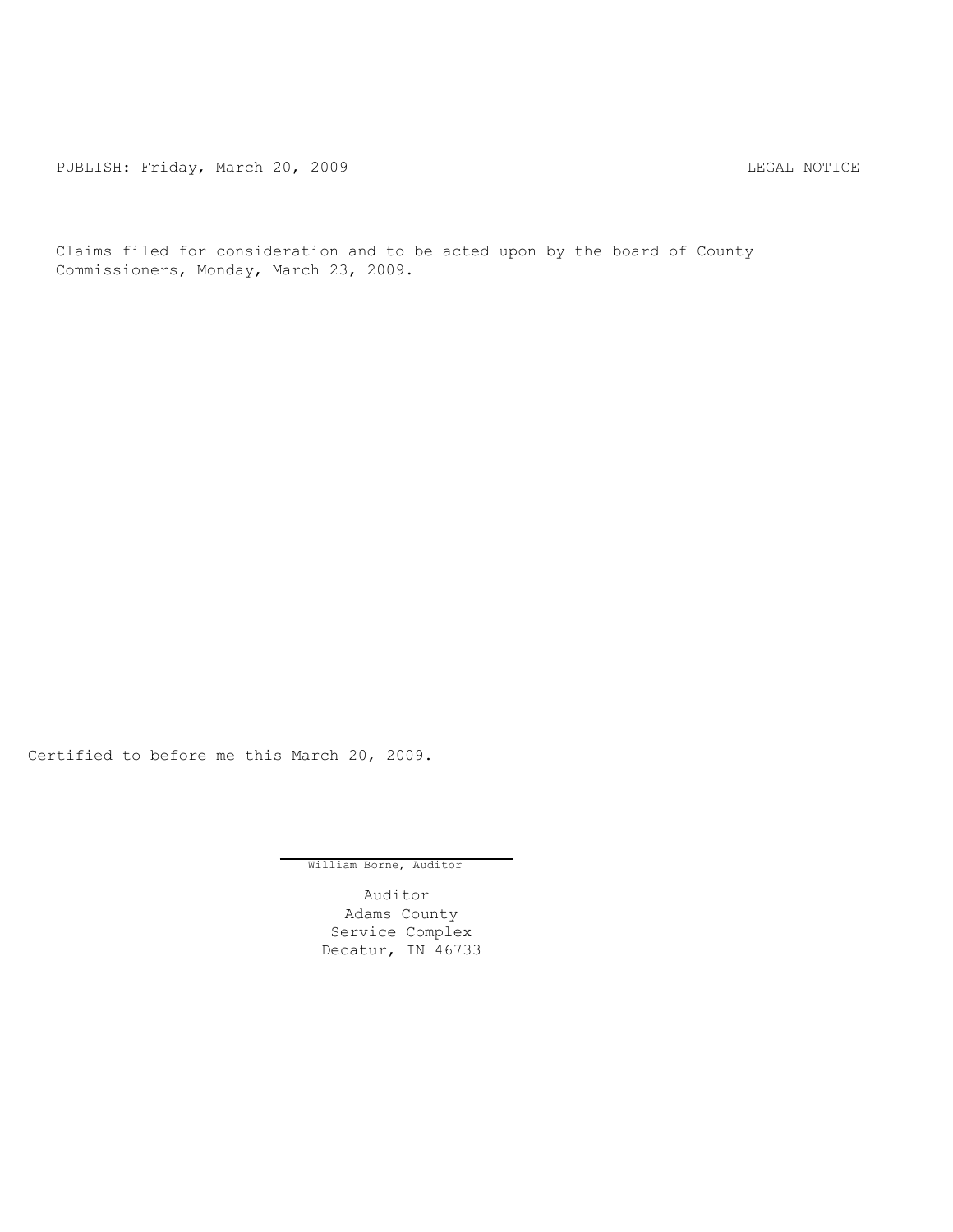

## **Claims Docket for Newspaper Adams County, Indiana**

## For Period: **2/10/2009** to **3/2/2009**

Date Claims to be Paid: **3/23/2009**

*313 W. Jefferson St. Decatur, IN 46733 (219) 724-2600*

| <b>Vendor</b>                   | Amount     | Vendor                                    | Amount    |
|---------------------------------|------------|-------------------------------------------|-----------|
| <b>Adams County Auto Supply</b> | 883.07     | Adams Memorial Hospital                   | 1,858.35  |
| <b>Adams County Solid Waste</b> | 6.93       | <b>Adams County Treasurer</b>             | 54,709.03 |
| <b>AIT Laboratories</b>         | 360.00     | Indiana Michigan Power                    | 7,906.64  |
| American Health Care            | 432.79     | Appraisal Research Corpor                 | 7,375.00  |
| Arnold Lumber Company           | 56.52      | Barney's Auto Electric Se                 | 308.00    |
| Berne Ready Mix                 | 44.55      | Berne Tri-Weekly News                     | 408.30    |
| Hoosier Blue Flame              | 76.00      | Butler, Fairman, & Seufer                 | 9,279.45  |
| Chet's Pest Control             | 120.00     | Cintas Location #338                      | 43.21     |
| City Of Berne                   | 1,750.00   | City Of Decatur                           | 1,140.62  |
| Decatur True Value              | 49.35      | <b>Complete Printing Service</b>          | 126.00    |
| Computer Systems, Inc.          | 1,462.16   | Courtesy Ford, Inc.                       | 88.07     |
| D. L. Schwartz Company, I       | 29.72      | Decatur Daily Democrat                    | 854.36    |
| <b>Decatur Dental Service</b>   | 796.00     | Decatur Tire Center                       | 39.50     |
| Kiess, Duane A.                 | 100.00     | Edris, Brown, Johnson, Antrim, & Brown-St | 2,023.04  |
| <b>Emergency Radio Service</b>  | 299.00     | Erie Haven                                | 76.00     |
| Fort Wayne Newspapers, In       | 91.00      | Frame Service, Inc.                       | 1,493.18  |
| Gordon Food Service             | 4,163.39   | Grimm's Auto                              | 181.90    |
| Haywood Printing Company        | 130.07     | Ind. Assoc. Of Building O                 | 40.00     |
| Indiana State Coroners As       | 450.00     | <b>Innovative Concepts</b>                | 29.95     |
| K-Mart                          | 159.39     | Keepsake Marriage Certifi                 | 150.00    |
| Werich, Kelly                   | 23.76      | Klenk's Sales And Service                 | 399.00    |
| L & S Distributing              | 1,837.48   | Busse, Louise                             | 331.39    |
| Mark's Heating                  | 228.22     | Maumee River Basin Commis                 | 11,272.00 |
| Meshberger Brothers Stone       | 8,283.40   | Minds Eye Graphics                        | 200.90    |
| Moser Motor Sales, Inc.         | 49.42      | Nipsco                                    | 14,677.72 |
| Park Center, Inc.               | 200.00     | Pitney-Bowes                              | 228.00    |
| Bollenbacher, Rodney G.         | 50.00      | Smitley, Ronnie L.                        | 100.00    |
| Roto-Rooter                     | 220.00     | <b>Safety Systems</b>                     | 307.37    |
| Selking International           | 60,279.12  | Shell Fleet Plus                          | 73.28     |
| Sherwin-Williams                | 20.42      | St. Joseph Hospital Labor                 | 450.00    |
| Baumann, Steve                  | 50.00      | <b>Stone-Street Quarries</b>              | 141.69    |
| <b>Summit Radiology</b>         | 118.00     | Reynolds, Tamara J.                       | 100.00    |
| Smith, Teryl R.                 | 151.54     | Print Shop                                | 2,411.96  |
| Fox, Thomas E.                  | 150.00     | <b>Tractor Supply Company</b>             | 53.95     |
| U.S. Postmaster                 | 5,000.00   | Underground Pipe & Valve,                 | 1,507.60  |
| Wal-Mart / GEMB                 | 159.69     | Wayne - Vaughn                            | 420.38    |
| Welder Services, Inc.           | 78.11      | Wemhoff Land Surveying, I                 | 63.80     |
| Witham Toxicology Laboratory    | 1,290.84   | Christopher E. Harvey                     | 39.24     |
| Burry, Herman, Miller, Brown    | 805.00     | Swiss City Veterinary                     | 397.00    |
| Embarg                          | 4,272.14   | <b>Adams County Highway Department</b>    | 139.20    |
| Patrick Norton                  | 286.04     | Rudd Equipment                            | 193.62    |
| Paul Norr                       | 50.00      | Croy Machine & Fabricatio                 | 422.50    |
| Judith E. Affolder              | 72.88      | Angie White                               | 11.88     |
| Larimore Reporting Servic       | 358.75     | Myers Furniture                           | 3,147.96  |
| Hobart Sales And Service        | 214.97     | Larry L. Lautzenheiser                    | 1,462.50  |
| <b>Bank Of Geneva</b>           | 9.00       | Logans Stump Removal                      | 130.95    |
|                                 |            |                                           |           |
| Bixler Insurance, Inc.          | 242,836.00 | Ann Stout                                 | 4.51      |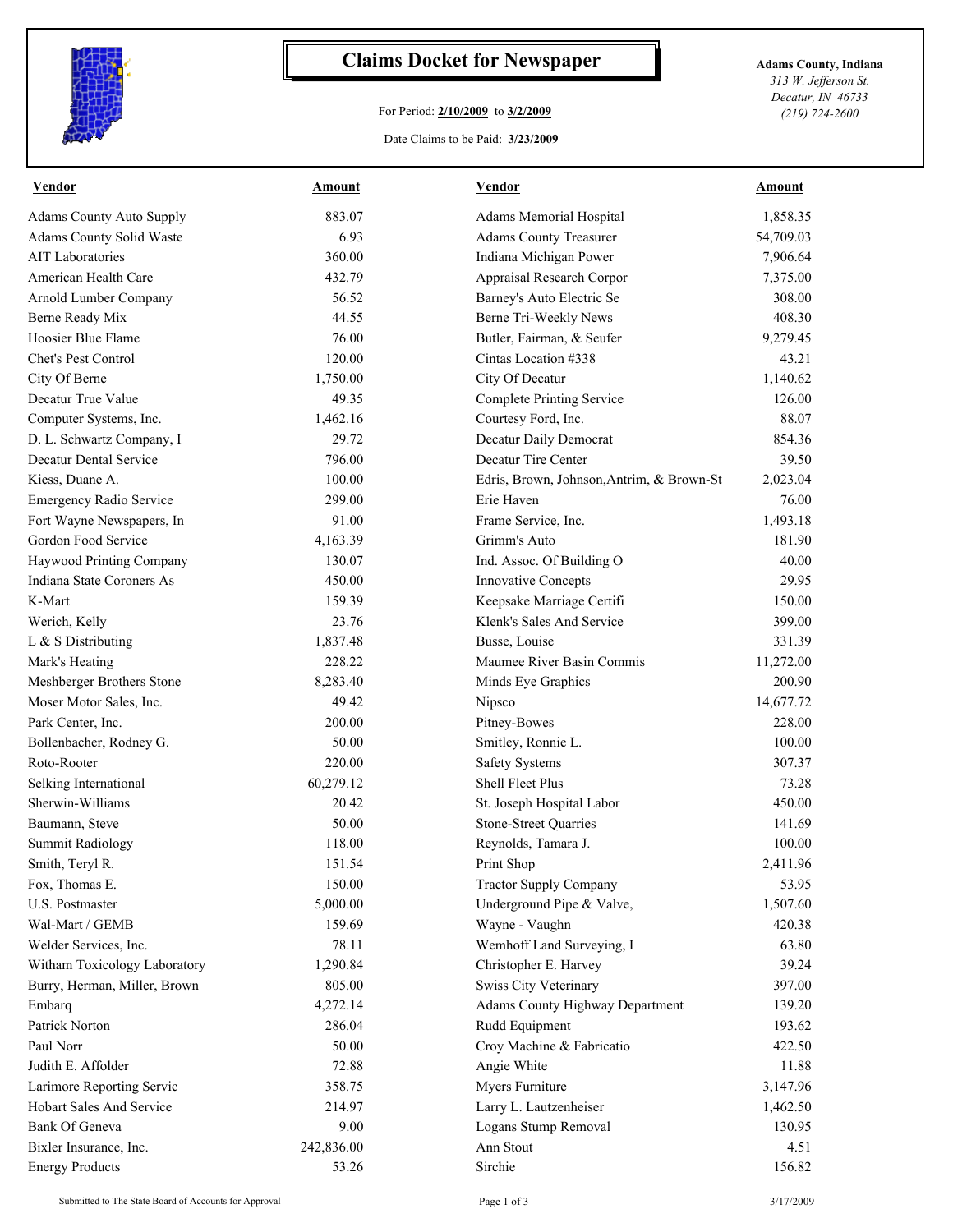| Don Myers Plumbing               | 139.78     | B & K Hydraulics                  | 229.28    |
|----------------------------------|------------|-----------------------------------|-----------|
| Ritter's Flowers And Gift        | 150.00     | <b>Steve Krull</b>                | 9.50      |
| Gopher                           | 51.36      | W. A. Jones And Son               | 1,456.00  |
| Ace Radiator, Inc.               | 307.50     | Zurcher Tire, Inc.                | 1,577.26  |
| Tom Magnan/Special Needs         | 146.07     | Motorola                          | 75,514.80 |
| Benicomp, Inc                    | 150,355.41 | Harvest Land Co-op                | 85.13     |
| Adam B. Eguia                    | 112.50     | Adams County Truck Repair         | 191.77    |
| Advanced Imaging Solutions, Inc. | 619.65     | Laundry City Equipment            | 211.25    |
| Piqua Repair                     | 680.00     | <b>Brad Kohlhagen</b>             | 11.00     |
| Treasurer, State of Indiana      | 27,420.00  | Mary A. Kitson                    | 148.82    |
| Adams County Sheriff             | 2,966.00   | Polk Directories                  | 265.00    |
| ERS Wireless Communications      | 9,469.80   | VoMac Trucks Sales & Service      | 672.35    |
| Michael G. Werling               | 468.75     | Franklin Covey Company            | 19.12     |
| Connie Ellenberger               | 84.04      | Kendall Electric, Inc.            | 90.80     |
| Adams/Wells Crisis Center        | 250.00     | McKesson Medical - Surgical       | 236.46    |
| <b>Advanced Painting</b>         | 940.00     | Dave Schirack Construction        | 3,230.00  |
| TV Guide                         | 59.36      | Larry Weaver                      | 154.44    |
| <b>GIS Product Solutions</b>     | 12,000.00  | Bi-County Services, Inc           | 3,276.00  |
| Joseph M. Johnson, III           | 13.05      | Pramod K. Carpenter, MD           | 800.00    |
| Kids Law                         | 294.00     | Kevin Burkhalter                  | 50.00     |
| Deb Stevens                      | 17.50      | Alpine Falls, Inc.                | 178.19    |
| William Borne                    | 877.56     | Constance J. Moser                | 175.00    |
| Indiana Public Defender Council  | 75.00      | Deborah A. Schantz                | 213.00    |
| Robert Braun                     | 20.00      | Jeter Systems Corporation         | 689.92    |
| Verizon Wireless                 | 277.18     | Supernova Techologies, Inc.       | 605.36    |
| Stationair's Express             | 60.48      | Landon Patterson                  | 28.99     |
| Karla Marbach                    | 6.03       | Moore Medical Corporation         | 530.54    |
| Ian M. Gilbert                   | 46.79      | Schwartz Blacksmith, LLC          | 20.20     |
| <b>Triangle Design</b>           | 31,000.00  | RG Geneva, LLC                    | 87,768.26 |
| John August                      | 9.71       | Marco Developments, LLC           | 2,621.07  |
| Farm Plan                        | 100.55     | Julie Jahn                        | 37.50     |
| Health Central                   | 77.89      | LBH Chemical & Industrial         | 541.17    |
| League for the Blind & Disabled  | 218.99     | Fort Wayne Medical Laboratory     | 172.00    |
| March of Dimes                   | 41.95      | Jeremy Wetter                     | 30.53     |
| Robert E. Rhoades                | 50.00      | Richard F. Thompson               | 51.48     |
| <b>IKON Office Solutions</b>     | 289.70     | Office Depot                      | 238.64    |
| Department of Homeland Security  | 427.00     | IPFW - Tapestry                   | 120.00    |
| Commonwealth Engineers, Inc.     | 1,925.00   | <b>NASRO</b>                      | 40.00     |
| Decatur Ace Hardware             | 678.14     | WM Imaging Solutions, Inc.        | 175.00    |
| Radio Shack                      | 49.99      | Fruchte Painting & Decorating     | 2,540.18  |
| R. J. 's Welding                 | 216.25     | Star Insurance - Decatur          | 200.00    |
| C Henry Steel Company            | 63.00      | <b>Strategic Solutions</b>        | 218.75    |
| O'Reilly Auto Parts              | 17.16      | Scottsdale Insurance Company      | 630.40    |
| Embarq Communications, Inc.      | 15.74      | Phil Eicher                       | 50.00     |
| <b>Embarq Communications</b>     | 5.58       | Global Gov't/Ed                   | 2,811.96  |
| Brenda Alexander                 | 73.04      | Scott Marbach                     | 21.99     |
| Carnall, Myers & Kiracofe, P.C.  | 135.31     | Anna Steiner                      | 50.00     |
| Tom Magnan-Cans for CoPays       | 382.24     | Central Indiana Pathology Service | 800.00    |
| <b>Central Customer Charges</b>  | 413.24     | Larry E. Mock                     | 1,264.00  |
| Sentinel Offender Services       | 1,756.50   | Treasurer, State of Indiana       | 620.40    |
| Wal-Mart Community               | 449.86     | Eastern Alliance Insurance Group  | 2,977.45  |
| Pro Tech Monitoring, Inc.        | 4,045.25   | Lynn Myers & Bob Frock            | 1,104.00  |
| Courtesy Ford                    | 26.75      | The Ham Station                   | 1,091.00  |
| Sprint                           | 1,617.79   | Betty J. Schmoll                  | 100.00    |
| Thelma M. Berkshire              | 100.00     | Julia Liechty                     | 175.00    |
| Janean Phillips                  | 175.00     | Judy Sipe                         | 100.00    |
| Network Solutions, Inc.          | 900.00     | Cxtec                             | 2,578.95  |
|                                  |            |                                   |           |